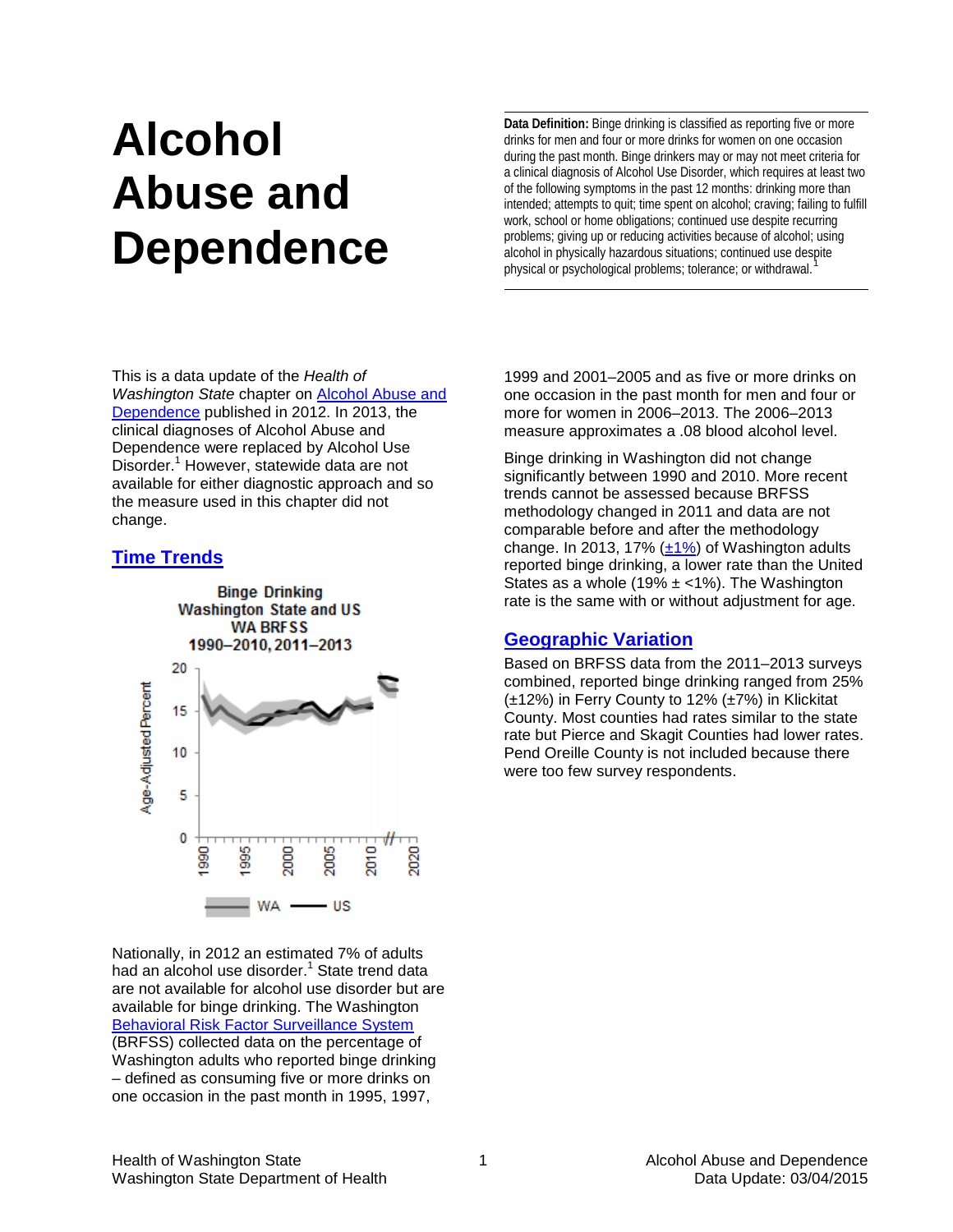#### **Binge Drinking Washington Counties** WA BRFSS. 2011-2013



# **Age and Gender**

In the 2011–2013 BRFSS, men reported binge drinking more often than women for every age group. Women 18–34 years old reported binge drinking more often than women 35 years old and older. Men 18–44 years old reported binge drinking more often than men 45 years old and older. These patterns are consistent with national patterns.

Nationally, men are at higher risk for alcohol problems than are women, and this is consistent across age, racial and ethnic groups. But

women experience health effects at lower levels of consumption than men.<sup>[2](#page-2-1)</sup>



# **[Economic Factors and Education](http://www.doh.wa.gov/Portals/1/Documents/5500/AppA.pdf)**

**Binge Drinking Annual Household Income** and Education WA BRFSS, 2011-2013



Age-Adjusted Percent

In the 2011**–**2013 BRFSS, rates of binge drinking were slightly lower among college graduates compared to those with less education. Rates were also lower in the group with annual household incomes under \$20,000 compared to incomes of \$25,000 to \$49,999 or \$75,000 or more.